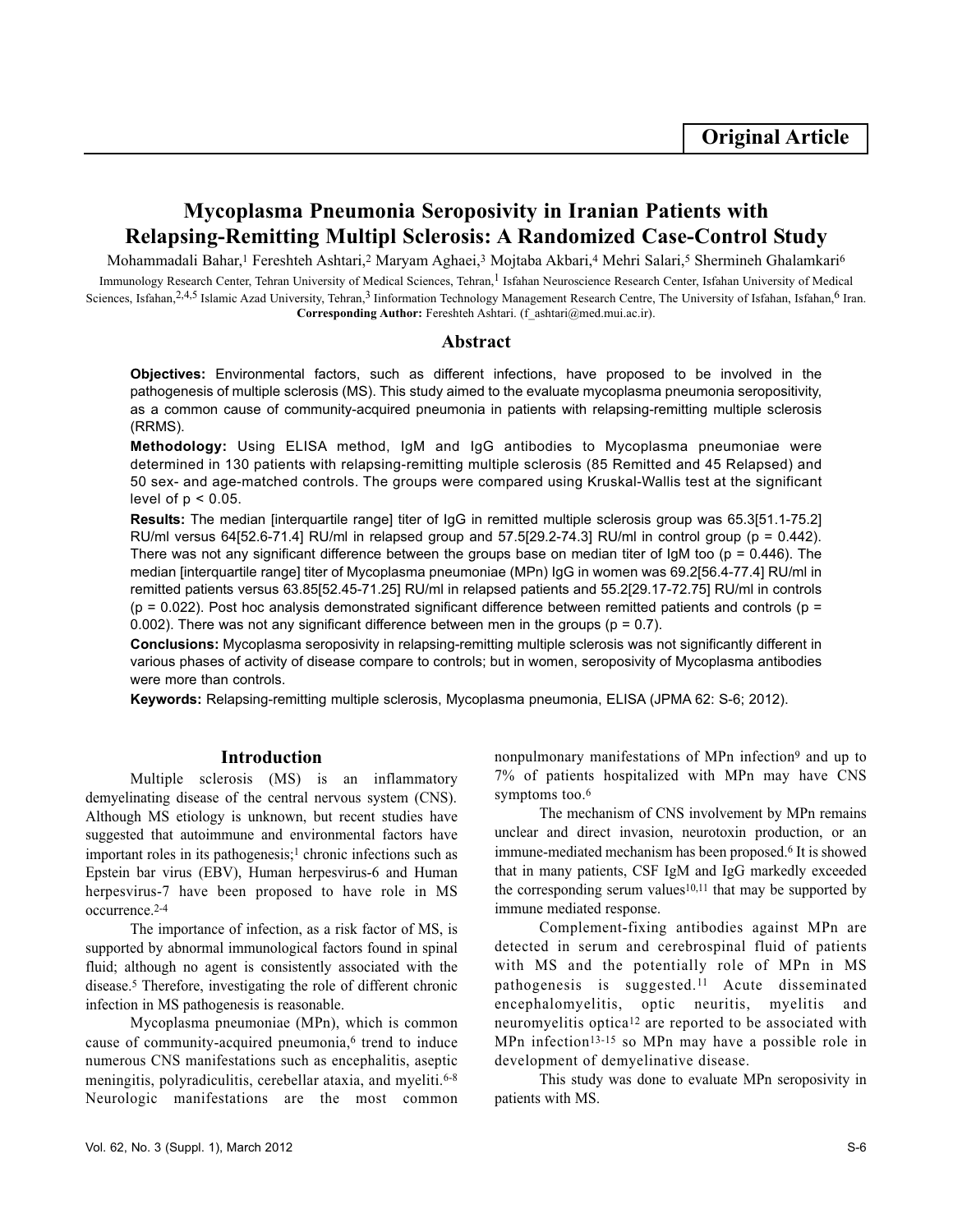### **Methodology**

This case-control study was conducted in Isfahan, one large province in central of Iran, situated between latitudes 30 and 34 degree East. People living in Isfahan are ethnically Persian belonging to Caucasian ethnicity. The total number of patients suffering from MS in Isfahan was 1391 with prevalence of 35.5 per 100000 in year 2006.<sup>16</sup>

130 definite patients with MS and 50 sex and age healthy matched controls enrolled in this study.

Patients with MS (85 Remitted and 45 Relapsed) randomly allocated from Kashani MS clinic. Randomization of patients was done according to a preexisting list produced by a computer program. Diagnosis of MS was confirmed base on McDonald criteria.

After taking an informed written consent, conforming to

### **Results**

A total of 130 patients with MS (107 women and 23 men) and 50 controls (38 women and 12 men) were included in this study ( $p > 0.05$ ). 85 patients were in remission and 45 were in relapsed phase. Female/male ratio was 4.6/1 in patients and 3.1/1 in controls. Mean age was 30.5 years in patients and 35.6 years in control group.

Common presenting symptoms were optic neuritis, sensory symptoms, and motor signs, respectively.

The mean number of attacks per year was 1.31, and mean expanded disability status scale (EDSS) was 2.1.

The median titer of IgG ( $p = 0.442$ ) and IgM ( $p =$ 0.446) were not significantly different between remitted, relapsed, and control groups (Table-1).

Table-2 shows the analysis of data based on gender;

|  |  |  | Table-1: Mycoplasma pneumoniae (MPn) antibodies levels in different studied groups. |
|--|--|--|-------------------------------------------------------------------------------------|
|--|--|--|-------------------------------------------------------------------------------------|

| <b>Characteristics</b> | <b>Groups</b>              |                          |                      | P-value |
|------------------------|----------------------------|--------------------------|----------------------|---------|
|                        | Remitting group $(n = 85)$ | Relapse Group $(n = 45)$ | Control ( $n = 50$ ) |         |
| MPn IgG                | 65.3[51.1-75.2]            | 64.0[52.6-71.4]          | 57.5[29.2-74.3]      | 0.442   |
| MPn IgM                | $0.2[0.1-0.2]$             | $0.2[0.1-0.31]$          | $0.2[0.1-0.2]$       | 0.446   |

P-values calculated with Kruskal-Wallis test.

**Table-2: The results of comparing Mycoplasma pneumoniae (MPn) antibodies in different groups based on gender.**

| <b>Characteristics</b> |          | Groups                     |                          |                    | P-value | Post-hoc comparison |
|------------------------|----------|----------------------------|--------------------------|--------------------|---------|---------------------|
|                        |          | Remitting group $(n = 85)$ | Relapse Group $(n = 45)$ | Control $(n = 50)$ |         |                     |
| Women                  | Number   | 67                         | 40                       | 38                 |         | Rem-cont            |
|                        | MPn IgG  | 69.2 [56.4-77.4]           | 63.85 [52.45-71.25]      | 55.2 [29.17-72.75] | 0.022   | $(p=0.002)$         |
|                        | Number   | 67                         | 40                       | 38                 | 0.7     | ----                |
|                        | MPn IgM  | $0.2$ [0.1-0.2]            | $0.2$ [0.1-0.32]         | $0.2$ [0.1-0.2]    |         |                     |
| Men                    | Number   | 18                         |                          |                    | 0.12    | ----                |
|                        | Myco IgG | 29 [18.4-64.1]             | 70.6 [32.25-72.25]       | 66.65 [27.2-80.6]  |         |                     |
|                        | Number   | 18                         |                          |                    | 0.216   | ----                |
|                        | MPn IgM  | $0.2$ [0.1-0.4]            | $0.2$ [0.1-0.2]          | $0.2$ [0.1-0.2]    |         |                     |

Data are presented as Median [interquartile range (IQR)].

P-values calculated with Kruskal-Wallis test.

Pairwise comparison of subgroups (Post-hoc comparison) according to Bonferroni.

the current revision of the Declaration of Helsinki, the baseline data were collected by a researcher-made questionnaire. In both groups, 7 cc blood was taken from each person and serum samples were freeze in -20<sup>o</sup>C after centrifugation.

Using enzyme linked immunosorbent assay (ELISA), (EUROIMMUN, Germany) antibodies seroposivity and titers were determined in both groups.

MPn IgM titer  $\geq$  1.1 RU/ml and MPn IgG titer  $\geq$  22 RU/ml were regarded as seropositive according to laboratory kit.

The demographic data were analyzed by t-test and MPn antibodies level (including IgM and IgG) were compared in three groups by Kruskal-Wallis test. P-value  $\leq 0.05$  was considered significant.

there was a significant difference in median titer of MPn IgG between women in the groups ( $p = 0.022$ ). Post hoc analysis demonstrated significant difference between women in remitted and control groups too  $(p = 0.002)$ .

The median titer of MPn IgM showed no significant difference between women in the groups ( $p = 0.7$ ).

Also, the median titer of MPn IgG ( $p = 0.12$ ) and MPn IgM ( $p = 0.216$ ) were not significantly different between men in remitted, relapsed, and control groups.

#### **Discussion**

Multiple sclerosis is a chronic demyelinative disease of CNS which infections may increase susceptibility to develop it.<sup>1</sup>